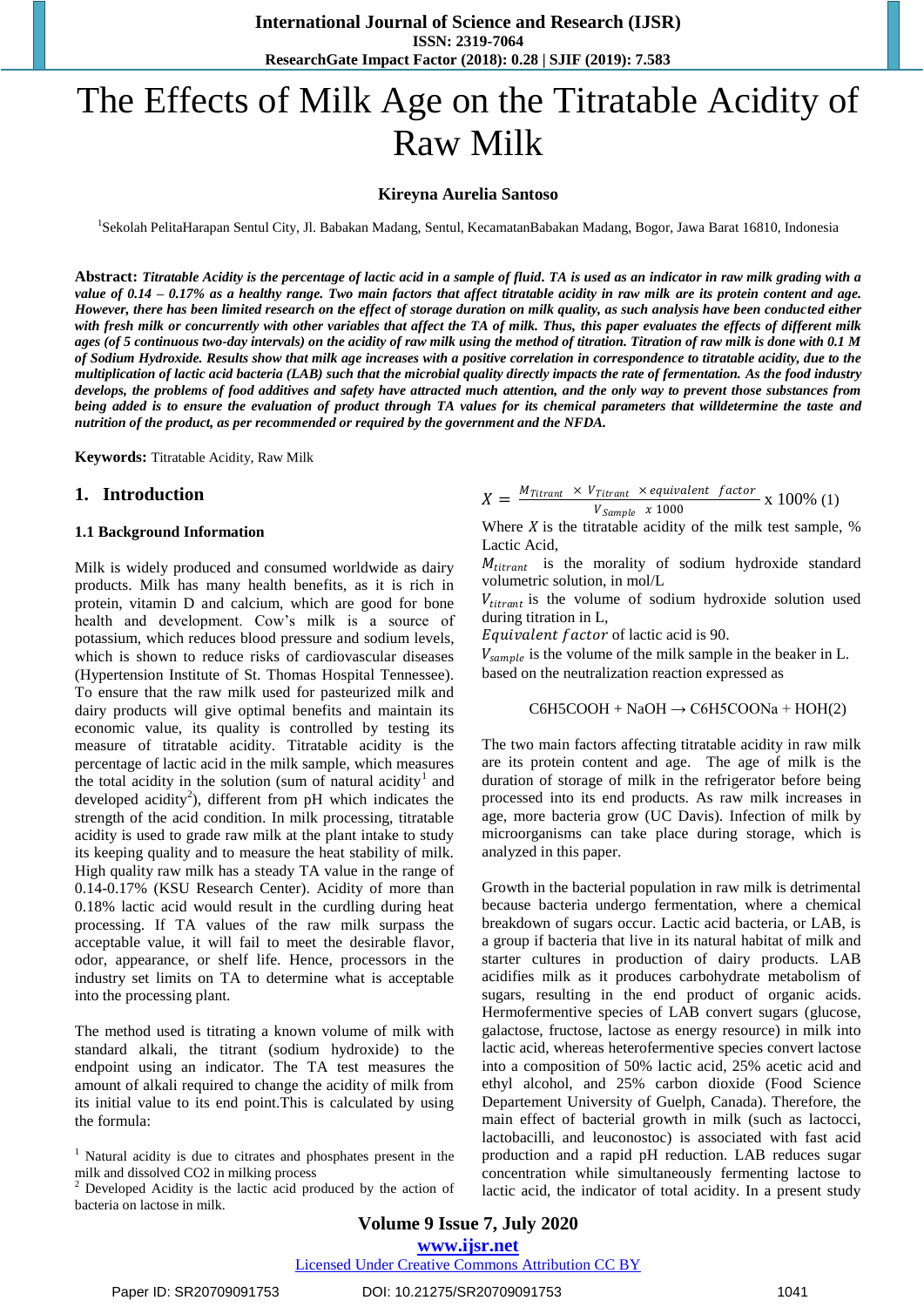by the Journal of Applied Food Technology, it is shown that bacteria were found to multiply as the storage time increased, especially after the first two days. During refrigerated storage periods, there is a causal link in the increase of the number and the metabolic activity of bacteria.

# **1.2. Objective**

The objective of this experiment is to explore the effects of different milk ages on the acidity of raw milk using the method of titration. 0 days, 2 days, 4 days, 6 days, and 8 days of storage periods (which represents the average days raw milk are stored for before it is processed, because manufacturing centers are large but few in number) are timed to react with 0.1 M sodium hydroxide solution. The increase or decrease in the acidity of milk after each storage period is calculated using the equation of titratable acidity, with the % of lactic acid as the determinant. Hence, the research question investigated is: "How do different storage durations of raw milk (0 days, 2 days, 4 days, 6 days, and 8 days) affect the milk samples' titratable acidity?"

## **1.3. Hypothesis**

As the duration of storage gets lengthened, the raw milk's total acidity in % will increase correspondingly. This is because over time, lactic acid bacteria in raw milk multiply, and the microbial quality directly has an impact of its rate of fermentation (Journal of Applied Food Technology). LAB produces carbohydrate metabolism of sugars, using it as an initial for a conversion to lactic acid (Food Science Department University of Guelph, Canada). This associates with the fast acid production within span of days (KSU). As time passes, more lactic acid bacteria grow, producing lower concentrations of sugars as they are fermented into higher contents of organic lactic acids, resulting in a higher titratable acidity. Therefore, it is predicted that a positive correlation between milk age and Titratable Acidity will be established, meaning that the raw milk tested after 8 days will have the highest % of lactic acid whereas the raw milk tested initially in Day 0 will have the lowest % of lactic acid.

#### **1.4. Variables**

## **1.4.1. Independent Variable: Storage Durations of Raw Milk**

#### *Storage durations of raw milk (day,*  $\pm$  *1 min):*

48-hour intervals during storage period of 0 to 192 h (0 days, 2 days, 4 days, 6 days, 8 days) before titration. This data interval varies from 0 to 192 hours to simulate the usual periods of refrigeration before processing in the factory, which takes  $0 - 10$  days  $(0 - 240$  hours). This means that the largest possible interval is 48 hours, every two days, which was applied within the 5 data points to ensure that the change in the dependent variable is more apparent. The storage duration or milk age in the fridge will be measured by using a timer with an uncertainty of  $\pm 1$  min. A timer is a specialized type of clock specifically used for measuring time intervals in xx:yy:zz (days:hours:minutes), after which it will notify that the required time has elapsed. It is the most suitable timekeeping tool because others like alarms require a setting of a precise clock time (00-24 hours) which is a limitation because the interval used is 48 hours. The stopwatch is not used because it does not remind when the time interval is over, but it denotes the time elapsed since triggered.

#### **1.4.2. Dependent Variable: Titratable Acidity** *Titratable Acidity (% Lactic Acid,*  $\pm$  0.01%):

This will be manipulated by titrating the standard alkali, NaOH, to the raw milk sample. The volume of 0.1 M NaOH left in the 25  $cm^3$ burette ( $\pm$  0.05  $cm^3$ ) is used to determine the Titratable Acidity using Equation (1). The burette is used because it allows for dispensing larger volumes, and because it is the standard tool in titration that allow careful control of the amount of titrant delivered, for which precision is necessary.

## **1.4.3. Controlled Variables**

| <b>Table 1:</b> Controlled Variables |  |
|--------------------------------------|--|
|                                      |  |

| Controlled<br>Variable                                                        | Method of Control                                                                                                                                                                                                                                                             | Rationale                                                                                                                                                                                                                                                                                                                                                                                                                                         |
|-------------------------------------------------------------------------------|-------------------------------------------------------------------------------------------------------------------------------------------------------------------------------------------------------------------------------------------------------------------------------|---------------------------------------------------------------------------------------------------------------------------------------------------------------------------------------------------------------------------------------------------------------------------------------------------------------------------------------------------------------------------------------------------------------------------------------------------|
| Temperature<br>of storage<br>$(6^{\circ}C)$                                   | The raw milk samples<br>are stored in the<br>refrigerator with the set<br>temperature of 6°C and<br>ensured by using a<br>thermometer with an<br>uncertainty $\pm$ 0.1 °C                                                                                                     | Storage temperature can<br>increase bacterial counts to<br>over-acidification. It is set at<br>6°C because milk factories<br>have found that 6 degrees is<br>the optimal temperature for<br>the shelf-life (Journal of Dairy<br>Science).<br>Since it increases microbial<br>quality at higher temperatures,<br>standardizing the temperature<br>throughout 8 days ensures that<br>acidification is not affected by<br>this confounding variable. |
| Molarity of<br><b>NaOH</b><br>added in<br>burette (0.1<br>M)                  | 25 ml of 0.1 M NaOH<br>is used in all titration<br>conditions.                                                                                                                                                                                                                | Since the molarity of sodium<br>hydroxide directly affects the<br>time and volume used for<br>neutralization, standardizing<br>the molarity ensures that the<br>titration process is unaffected<br>by this confounding variable.<br>0.1 M NaOH was used to<br>reduce risks regarding safety.<br>It is also unnecessary to<br>obtain a high concentration to<br>neutralize the acid in milk.                                                       |
| Volume of<br>raw milk in<br>Erlenmeyer<br>Flask (25<br>ml)                    | A 25 ml graduated<br>cylinder with $\pm$ 0.5 ml<br>uncertainty was used to<br>measure 25 ml of raw<br>milk samples, before<br>they are transferred to<br>the 100 ml Erlenmeyer<br>flask with $\pm$ 10 ml<br>uncertainty.                                                      | Since the initial volume of the<br>acid directly affects the time<br>when neutralization endpoint<br>occurs, standardizing the<br>volume ensures that titration<br>process is not affected by this<br>confounding variable. The<br>volume is to be kept at 25 ml<br>so that it has an equal ratio to<br>the base.                                                                                                                                 |
| Initial<br>nutritional<br>value of raw<br>milk (same<br>amount of<br>protein) | 625 ml of bottled raw<br>milk from the same<br>brand and type of<br>unpasteurized milk is<br>obtained to acquire<br>same protein content.<br>The total volume is<br>divided so that there<br>are 25 samples (5<br>independent variables,<br>5 trials) with a 25 ml<br>volume. | Different protein contents of<br>milk can increase the<br>buffering capacity of milk that<br>resists change in the acidity<br>content. Since proteins<br>contribute to the increase of<br>titratable acidity,<br>standardizing its protein<br>concentration, hence<br>nutritional value, help ensure<br>that acidification is unaffected<br>by this confounding variable.                                                                         |

# **Volume 9 Issue 7, July 2020 www.ijsr.net**

Licensed Under Creative Commons Attribution CC BY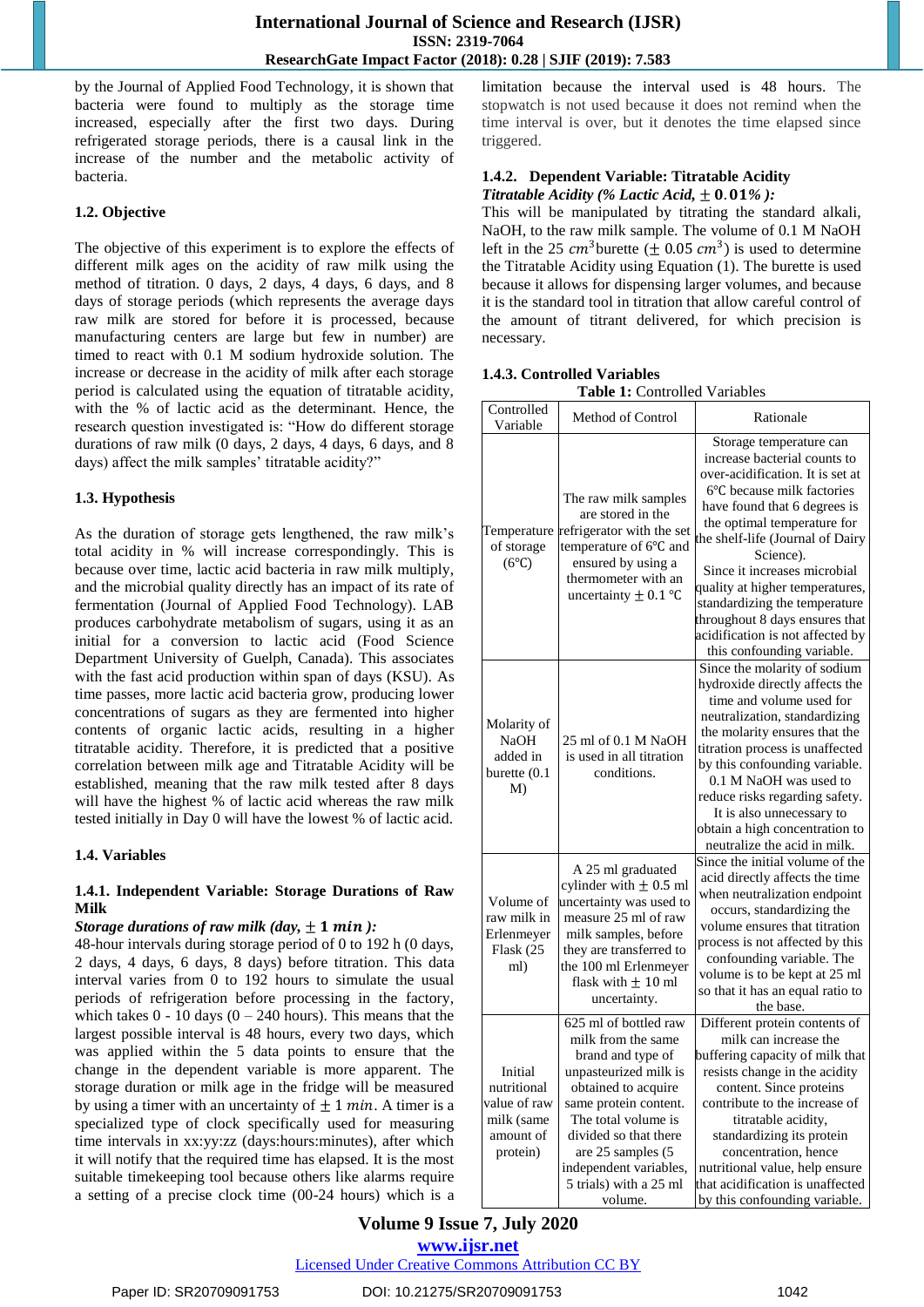The experiment's data will be collected from 5 independent variables, which vary based on the storage durations of the milk samples. For each period of the independent variables, 3 trials will be done to increase accuracy and precision.

# **2. Procedure**

# **2.1 Equipment and Materials**

Equipment

- (5) 150 ml clean, dry containers with air-tight lid
- (1) 100 ml Erlenmeyer flask  $(\pm 10 \text{ ml})$
- (1) volumetric funnel
- (1) 25 ml titration burette ( $\pm$ 0.05 *ml*) with stand
- $\bullet$  (1) Fridge at 6°C
- (1) Thermometer  $(\pm 0.1 \degree C)$
- (2) 25 ml graduated cylinder  $(\pm 0.25 \, ml)$
- $\bullet$  (5) Timers ( $\pm 1$  min)
- (1) Glass rod
- $\bullet$  (1) Small pipette

Materials

- (625 ml) raw milk with the same protein content
- (625 ml) sodium hydroxide 0.1 M NaOH
- Phenolphthalein indicator

# **2.2. Hazards and Methods of Control**

**Skin contact:** Sodium hydroxide is corrosive. Upon contact with skin, it can cause red rashes, burns, pain, and blisters. Effect of pain occurs after minutes or hours.Avoid direct contact by wearing protective clothing (lab coat and enclosed footwear) and chemical protective gloves. Upon spillage, take contaminated clothing off and blot away excess chemical from skin and clothes. Wash with lukewarm, flowing water.

**Eye contact:** Sodium hydroxide is also corrosive upon eye contact. It may cause burns with redness, swelling, pain, and blurred vision. If the exposure was severe, it can result in blindness as a permanent damage.Avoid direct contact by using safety goggles. If contaminated, gently blot chemical off the face and flush with lukewarm water while holding the eyes open.

# **2.3 Method**

- 1) Five containers were labelled: Day 0, Day 2, Day 4, Day 6, and Day 8
- 2) 125 ml of the same raw unpasteurized milk sample obtained from the same brand and milk factory were added to each container using the 25 ml graduated cylinder.
- 3) The containers were covered with the air-tight lids immediately. Exposure of sample to the atmosphere should be avoided to minimize absorption of water.
- 4) Containers are put in a refrigerator with a temperature of 6℃, which should remain constant throughout the experiment.

5) The timer was set for the first 6 hours as Day 0, and every 48-hours later, the milk were tested for up to 8 days (192 hours).

|  |  | <b>Table 2:</b> Duration Specifications |  |
|--|--|-----------------------------------------|--|
|  |  |                                         |  |

| $\frac{1}{2}$ and $\frac{1}{2}$ is the control product of $\frac{1}{2}$ |                           |  |  |  |  |  |  |  |
|-------------------------------------------------------------------------|---------------------------|--|--|--|--|--|--|--|
| Timer set                                                               | Container that was tested |  |  |  |  |  |  |  |
| 00:06:00                                                                | Day 0                     |  |  |  |  |  |  |  |
| 02:06:00                                                                | Day 2                     |  |  |  |  |  |  |  |
| 04:06:00                                                                | Day 4                     |  |  |  |  |  |  |  |
| 06:06:00                                                                | Day 6                     |  |  |  |  |  |  |  |
| 08:06:00                                                                | Day 8                     |  |  |  |  |  |  |  |

## *Titration:*

- 1) While the containers are kept in storage, the burette setup was rinsed and prepared.
- 2) A 25 ml graduated cylinder was used to measure 25 ml of 0.1 M NaOH, which was then transferred to the burette using a funnel. When transferring to the burette, the stopcock should be in a closed position (horizontal). The starting volume of the burette should read 0 ml at the lowest point of the meniscus.
- 3) After the first timer rang for 06:00:00, the sealed container labelled Day 0 was taken out. Using a thermometer, the temperature of the solution was ensured to be at 6℃.
- 4) 25 ml of the milk sample was obtained using the graduated cylinder before it is poured into a Erlenmeyer flask.
- 5) 2-3 drops of phenolphthalein indicator were added to the conical flask and stirred with glass rod.
- 6) The flask was placed in the base of the burette stand.
- 7) The stopcock was tilted back to the vertical position, and the alkali was slowly added (stopcock was closed and opened continuously) drop by drop, while the conical flask was swirled to mix.
- 8) The addition of alkali is stopped when the end-point is reached, which is indicated by the first definite change to light pink colour that remains constant for up to 20- 30 seconds (Refer to Fig 2)
- 9) The final volume reading of the burette was recorded.
- 10) The milk sample tested is disposed and the conical flask is rinsed to eliminate error.
- 11) Repeat steps 6-15 for 4 other trials.
- 12) Steps 6 16 are repeated using the milk sample from container labelled "Day 2" after the timer for 02:06:00 rang.
- 13) Steps 6 16 are repeated using the milk sample from container labelled "Day 4" after the timer for 04:06:00 rang.
- 14) Steps 6 16 are repeated using the milk sample from container labelled "Day 6" after the timer for 06:06:00 rang.
- 15) Steps 6 16 are repeated using the milk sample from container labelled "Day 8" after the timer for 08:06:00 rang.

# **3. Data Collection**

# **3.1 Raw Data**

# **Volume 9 Issue 7, July 2020 www.ijsr.net**

# Licensed Under Creative Commons Attribution CC BY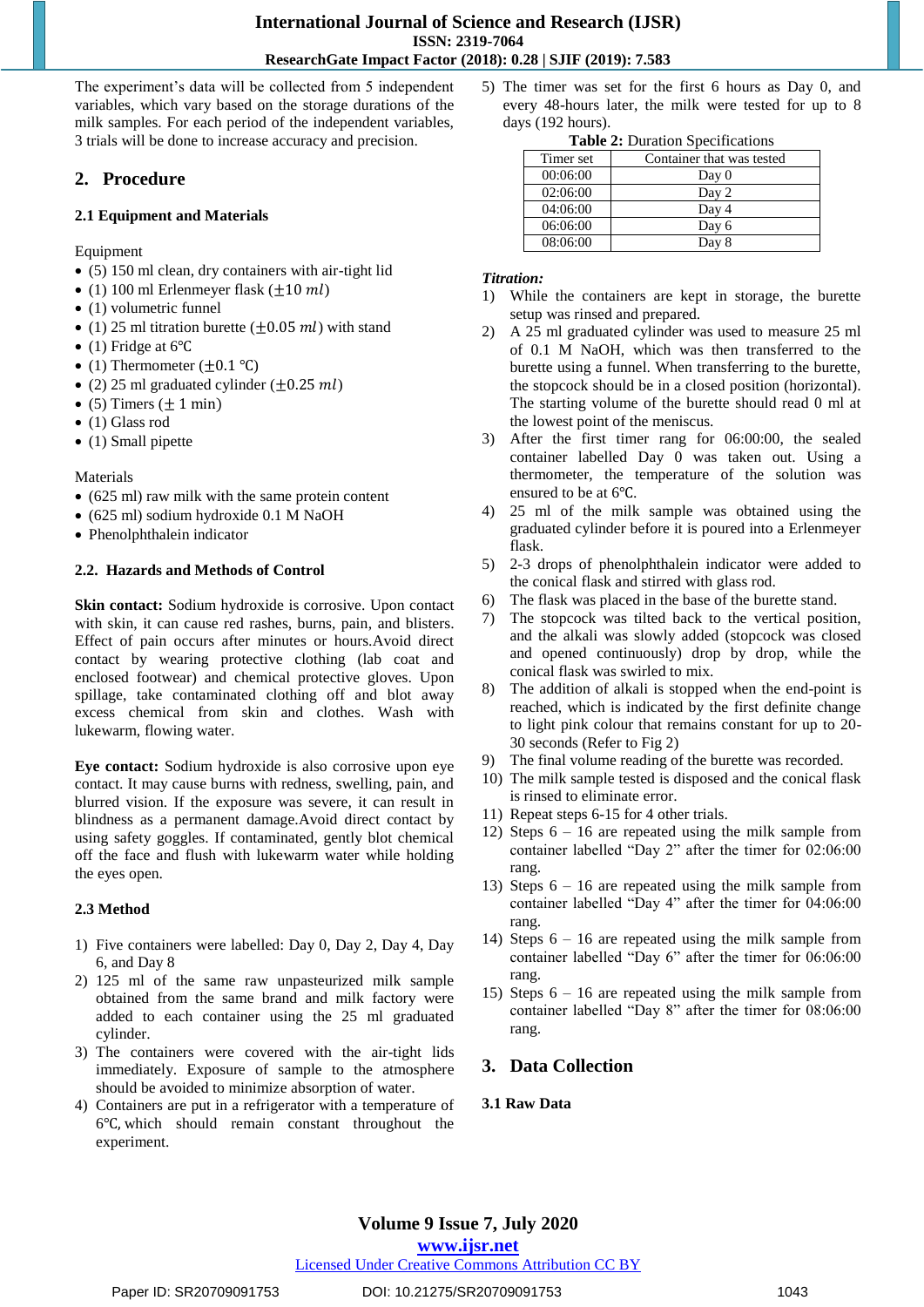| <b>THUIC</b> of the Volume (Volume Directive) of twitch from 9 than and Thianon with initial bampies                                                                                                                                                                                                                                                                                                                                                                                                                                                  |         |                                                             |         |  |         |  |         |  |         |  |  |  |                                                                                                                                                                                      |  |                                                                                                                                                                                                                                                                                                                    |
|-------------------------------------------------------------------------------------------------------------------------------------------------------------------------------------------------------------------------------------------------------------------------------------------------------------------------------------------------------------------------------------------------------------------------------------------------------------------------------------------------------------------------------------------------------|---------|-------------------------------------------------------------|---------|--|---------|--|---------|--|---------|--|--|--|--------------------------------------------------------------------------------------------------------------------------------------------------------------------------------------|--|--------------------------------------------------------------------------------------------------------------------------------------------------------------------------------------------------------------------------------------------------------------------------------------------------------------------|
|                                                                                                                                                                                                                                                                                                                                                                                                                                                                                                                                                       |         | Final Volume of NaOH recorded in burette in ml $(+0.05$ ml) |         |  |         |  |         |  |         |  |  |  |                                                                                                                                                                                      |  |                                                                                                                                                                                                                                                                                                                    |
| Day of Storage                                                                                                                                                                                                                                                                                                                                                                                                                                                                                                                                        | Trial 1 |                                                             | Trial 2 |  | Trial 3 |  | Trial 4 |  | Trial 5 |  |  |  |                                                                                                                                                                                      |  |                                                                                                                                                                                                                                                                                                                    |
| $\left \frac{(\text{day}, \pm 1 \text{ min})}{(\text{Initial} \text{Final} \text{Dirf.} \text{Initial} \text{Final} \text{Dirf.} \text{Initial} \text{Final} \text{Dirf.} \text{Initial} \text{Final} \text{Dirf.} \text{Initial} \text{Final} \text{Dirf.} \text{Initial} \text{Final} \text{Dirf.} \text{Initial} \text{Final} \text{Dirf.} \text{Initial} \text{Final} \text{Dirf.} \text{Initial} \text{Final} \text{Dirf.} \text{Initial} \text{Final} \text{Dirf.} \text{Initial} \text{Final} \text{Dirf.} \text{Initial} \text{Final} \text{$ |         |                                                             |         |  |         |  |         |  |         |  |  |  |                                                                                                                                                                                      |  |                                                                                                                                                                                                                                                                                                                    |
|                                                                                                                                                                                                                                                                                                                                                                                                                                                                                                                                                       |         |                                                             |         |  |         |  |         |  |         |  |  |  | $\vert 0.00 \vert$ 5.75 $\vert 5.75 \vert$ 5.65 $\vert 11.60 \vert$ 5.95 $\vert 11.65 \vert 17.50 \vert$ 5.85 $\vert 5.00 \vert 10.75 \vert 5.75 \vert 10.75 \vert 16.60 \vert 5.85$ |  |                                                                                                                                                                                                                                                                                                                    |
|                                                                                                                                                                                                                                                                                                                                                                                                                                                                                                                                                       |         |                                                             |         |  |         |  |         |  |         |  |  |  | $(0.00 \mid 13.75 \mid 13.75 \mid 1.35 \mid 15.20 \mid 13.85 \mid 0.00 \mid 13.80 \mid 13.80 \mid 4.80 \mid 18.50 \mid 13.70 \mid 0.00 \mid 13.65 \mid 13.65)$                       |  |                                                                                                                                                                                                                                                                                                                    |
|                                                                                                                                                                                                                                                                                                                                                                                                                                                                                                                                                       |         |                                                             |         |  |         |  |         |  |         |  |  |  | 0.00 22.30 22.30 0.00 22.35 22.35 0.00 22.30 22.30 0.10 22.45 22.35 0.00 22.25 22.25                                                                                                 |  |                                                                                                                                                                                                                                                                                                                    |
|                                                                                                                                                                                                                                                                                                                                                                                                                                                                                                                                                       |         |                                                             |         |  |         |  |         |  |         |  |  |  |                                                                                                                                                                                      |  | $\mid 0.00 \mid 30.65 \mid 30.65 \mid 0.00 \mid 31.00 \mid 31.00 \mid 0.30 \mid 30.80 \mid 30.50 \mid 0.00 \mid 30.75 \mid 30.75 \mid 0.00 \mid 30.70 \mid 30.70 \mid 30.70 \mid 30.75 \mid 30.65 \mid 30.65 \mid 30.65 \mid 30.66 \mid 30.67 \mid 30.67 \mid 30.67 \mid 30.67 \mid 30.67 \mid 30.67 \mid 30.67 \$ |
|                                                                                                                                                                                                                                                                                                                                                                                                                                                                                                                                                       |         |                                                             |         |  |         |  |         |  |         |  |  |  |                                                                                                                                                                                      |  | $\vert$ 0.00 $\vert$ 38.70 $\vert$ 38.70 $\vert$ 0.00 $\vert$ 38.95 $\vert$ 38.95 $\vert$ 0.00 $\vert$ 38.75 $\vert$ 38.75 $\vert$ 0.00 $\vert$ 38.76 $\vert$ 38.75 $\vert$ 38.75 $\vert$ 38.75 $\vert$                                                                                                            |

# **Table 3:** Titre Volume (Volume Difference) of NAOH from 5 trials after Titration with Milk Samples

#### **3.2 Quantitative Data**

#### **3.2.1. Sample Calculations for Independent Variable**

The uncertainties that were involved in the measure of storage duration derive from the use of a timer, which has an uncertainty of  $\pm$  1 minute.  $+ 1$  minute  $+1$  minute

| Storage Day 0:   |  | $\pm$ 1 minute<br>6 hours | $\perp$ 1 minute<br>360 minutes | $= 0.00277777 \approx$   |  |
|------------------|--|---------------------------|---------------------------------|--------------------------|--|
| 0.0028           |  |                           |                                 |                          |  |
| Storage Day 2:   |  | $\pm 1$ minute            | $± 1$ minute                    | $= 0.00030864 \approx$   |  |
| 0.0003           |  | 52 hours                  | 3240 minutes                    |                          |  |
| Storage Day 4:   |  | $\pm$ 1 minute            | $± 1$ minute                    | $= 0.00016339$ $\approx$ |  |
| 0.0002           |  | 102 hours                 | 6120 minutes                    |                          |  |
| Storage Day 6:   |  | $± 1$ minute              | $\pm$ 1 minute                  | $= 0.00011111 \approx$   |  |
| 0.0001           |  | 150 hours                 | 9000 minutes                    |                          |  |
| Storage Day 8:   |  | $± 1$ minute              | $± 1$ minute                    | $= 0.00008418$           |  |
| $\approx 0.0001$ |  | 198 hours                 | 11880 minutes                   |                          |  |
|                  |  |                           |                                 |                          |  |

# **3.2.2. Sample Calculations for Dependent Variable**

**(a)** Average Titre Volume for Storage Day 0:

$$
\frac{T1+T2+T3+T4+T5}{5} = \frac{5.75+5.95+5.85+5.75+5.85}{5} = \frac{29.15 \text{ ml}}{5} =
$$

5.83 ml

Percentage Uncertainty: The uncertainties in measuring the Titratable Acidity comprise of the use of the burette and the graduated cylinder. The burette has an uncertainty of  $\pm 0.05$ ml whereas the Erlenmeyer flask has the uncertainty of  $\pm 0.25$  ml.

- (1) Burette:  $\frac{Initial + Final\ Reading\ Uncertainty}{}$ Volume Average of IDV 1  $x \quad 100\% =$  $0.1$   $ml$  $= 0.01718213 \times 100\% \approx 1.72\%$
- 5.82 ml SOC FIGURE IN 1996 111256<br>
(2) Graduated Cylinder:  $\frac{Final\ Reading\ Uncountity}{V_1}$  x 100% = Volume of Milk 0.25
	- $\frac{2.25 \text{ mi}}{25 \text{ ml}}$  x 100% = 0.01 x 100% = 1.00%
- **(b)** Titratable Acidity for Storage Day 0:  $X = \frac{M_{Titrant} \times V_{Titrant} \times equivalent \ factor}{W} \times 100\% =$

 $V_{Sample}$  x 1000 Where  $X$  is the titratable acidity of the milk test sample, % Lactic Acid.

 $M_{titrant}$  is the molarity of sodium hydroxide standard volumetric solution, in mol/L

 $V_{titrant}$  is the volume of sodium hydroxide solution used during titration in L,

Equivalent factor of lactic acid is 90.

 $V_{sample}$  is the volume of the milk sample in the beaker in L.

(1) Convert  $v_{\text{titrant}}$  volume to L from mL

Average titre volume used for Day 0's titration:  $5.83$  ml = 0.00583 L

(2) Convert  $v_{sample}$  volume to L from mL

All milk samples used in the Erlenmeyer flask is 25 ml, equivalent to 0.025 L

- (3) Input into the equation  $X = \frac{0.1 \times 0.00583 \times 90}{0.025 \times 1000} \times 100\% = 0.20988\% = 0.21\%$  Lactic  $0.025 \times 1000$ Acid
- **(c)** Total % Uncertainty: Uncertainty in Measuring Instruments x Value of Titratable Acidity Total % Uncertainty for Day 0: (Uncertainty in Burette + Uncertainty in Graduated Cylinder) x  $0.0021 = (1.72 + 2.00)$  x  $0.0020988$  =  $0.007807536 \approx 0.0078\%$

## **3.3. Processed Data**

**Table 4:** Titratable Acidity of Raw Milk Samples Corresponding to the 5 Different Storage Durations

| Day of        | Average Titre       | Titratable Acidity of Raw       |  |  |  |  |  |  |
|---------------|---------------------|---------------------------------|--|--|--|--|--|--|
| Storage (day, | Volume of NaOH      | Milk Sample                     |  |  |  |  |  |  |
| $\pm 1$ min)  | (ml, $\pm 0.05$ ml) | $($ % Lactic Acid, $\pm$ 0.01%) |  |  |  |  |  |  |
|               | 5.83                | 0.21                            |  |  |  |  |  |  |
|               | 13.75               | 0.50                            |  |  |  |  |  |  |
|               | 22.31               | 0.80                            |  |  |  |  |  |  |
|               | 30.72               | 1.11                            |  |  |  |  |  |  |
|               | 38.79               | 1.40                            |  |  |  |  |  |  |

**Table 5:** The Effect of Storage Duration of Raw Milk on Its Titratable Acidity from 5 Trials

| Day of        |          | Uncertainty Titratable Acidity of   Uncertainty |         |  |  |  |  |  |  |
|---------------|----------|-------------------------------------------------|---------|--|--|--|--|--|--|
| Storage (day, |          | of Storage Raw Milk Sample (% of Titratable     |         |  |  |  |  |  |  |
| $\pm 1$ min)  | Duration | Lactic Acid, $\pm 0.01\%$ )                     | Acidity |  |  |  |  |  |  |
|               | 0.0028   | 0.21                                            | 0.0078  |  |  |  |  |  |  |
|               | 0.0003   | 0.50                                            | 0.0184  |  |  |  |  |  |  |
|               | 0.0002   | 0.80                                            | 0.0299  |  |  |  |  |  |  |
|               | 0.0001   | 1.11                                            | 0.0411  |  |  |  |  |  |  |
|               | 0.0001   | 1.40                                            | 0.0519  |  |  |  |  |  |  |

#### **3.4. Graphs**





# **Volume 9 Issue 7, July 2020**

**www.ijsr.net**

# Licensed Under Creative Commons Attribution CC BY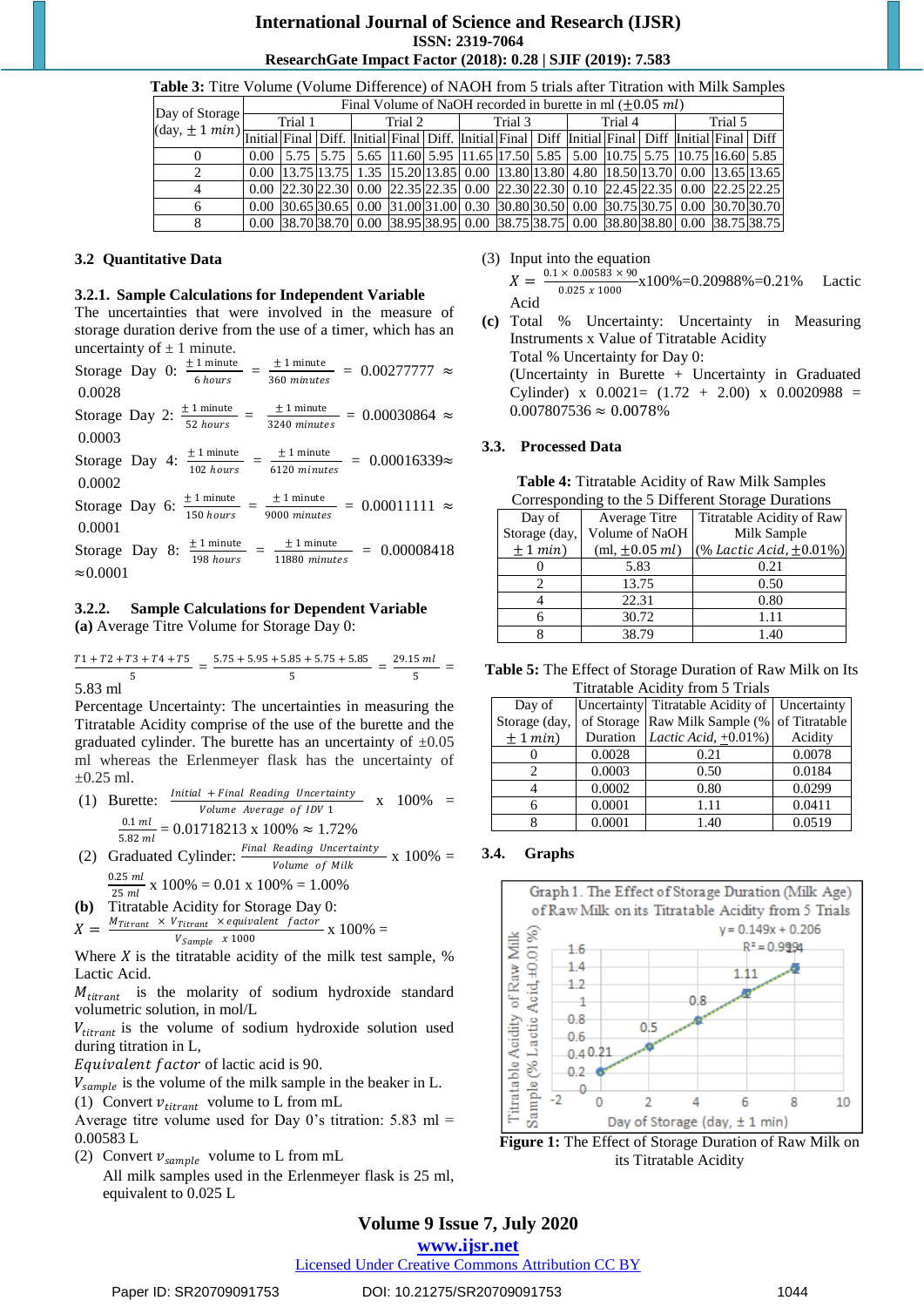#### **3.5 Data Interpretation**

The line graph above shows the average of different contents of lactic acid in all five trials after the titration process with the base Sodium Hydroxide. After the standard procedure of storing the raw milk for 6 hours (to disregard the incubation phase) in the refrigerator for the initial titration, the titratable acidity on the first day is found to be 0.21%, and 48 hours later on day 2, it became more acidic with 0.50% TA, 0.80% on day 4, 1.11% on day 6 and 1.40% on day 8.

From the graph, it can be derived from the use of the trendline that the increasing rate of titratable acidity is constantly linear with a difference of 0.29% between day 0 and day 2,0.30% between day 2 and day 4,0.31%between day 4 and 6, and finally 0.29% between day 6 and day 8. The data is progressive and continuous, and the trend shown is a positive correlation.

No significant anomalies or data deviations are indicated in the graph, but the highest increase of total acidity is between day 4 and 6 with a 0.31% rise, and the lowest increase being 0.29% between day 0 and 2, and day 6 and 8. Hence, the trend suggests that the different storage durations of raw milk, having accounted for all controlled variables will affect its titratable acidity. When the storage period is longer by significant amounts of time, the raw milk will have more contents of lactic acid due to the amounts of lactic acid bacterium converting sugars into milk.

It is precise because these data show replicability and reproducibility with very slight variations. This can be identified by how all the data points in the graph cross through the trendline (dotted yellow line), fitting to the rate of increase constantly. The very small range of the error bars indicate the very small variations. The error bars for the horizontal data, indicating the independent variable, is barely visible. This is because of the tool used with a high precision, as discussed later in the validity of method. The uncertainties represented in the error bars through the captipped lines that extend from the centre of the plotted data point, demonstrate the uncertainty of the data point in x and y; a short Error Bar shows that values are concentrated, signalling that the plotted average value is more likely, while a long Error Bar would indicate that the values are more spread out and less reliable. Also depending on the type of data, the length of each pair of Error Bars tend to be of equal length on both sides. However, if the data is skewed, then the lengths on each side would be unbalanced (The Data Visualization Catalogue). This means that the error bars on the graph indicate small variability and very slight uncertainties.

There are five trials for all five variables, which ensure the reliability of the data. All five trials are included for averaging, because none of them are significant outliers (which, in that case, would have been omitted to create better accuracy) and all values obtained are similar. Furthermore, the trend line is used to indicate the general course or tendency of the line that is consecutively linear that describes a pattern of a data with a continuous independent variable that has a proportionate effect on the dependent variable. The set of points functions to see the pattern within the titratable acidity created for each variable. The trend line's progression shows an equation of  $y =$ 0.1495x+0.206, meaning that for every increase of 2 days or 48 hours in storage duration, there is an increase of y by multiplying the value of x to 0.1495, and adding the answer with 0.206. Furthermore, the R squared value of 0.9999 shows that it is very close to 1.0, which proves the reliability of the data because it means it has a better fit of the regression line (the closer the line passes through all of the points when it is nearer to the value of 1). Any R squared value above 0.8 is considered reliable.

# **4. Conclusion**

# **4.1 Validity of Hypothesis**

Before the experiment, it was predicted that as the duration of storage gets lengthier, the raw milk's total acidity in % will increase correspondingly. Based on research, a positive correlation between milk age and Titratable Acidity was hypothesized, meaning that the raw milk tested after 8 days will have the highest % of lactic acid whereas the raw milk tested initially in Day 0 will have the lowest % of lactic acid. Based on the practical data that has been done, the trend of the graph showing the average of milk age and titratable acidity was also a positive correlation; as the storage duration lengthens, there is a corresponding increase for the percentage of titratable acidity. From graph 1, it can be obtained that the day when the raw milk had the lowest % of TA was on Day 0, which was 0.21%, and the highest % was on Day 2, with the value of 0.50%. This is consistent with the hypothesis. The reason is that lactic acid bacteria in raw milk multiply, and the microbial quality directly has an impact of its rate of fermentation (Journal of Applied Food Technology). LAB produces carbohydrate metabolism of sugars, using it as an initial for a conversion to lactic acid (Food Science Department University of Guelph, Canada). This associates with the fast acid production within span of days (KSU).

Moreover, it is proven by the data labels on the graph that the difference in percentage between day 0-6 keep accumulating by 0.01%. The differences of day 0 and 2, day 2 and 4, day 4 and 6 are 0.29%, 0.30%, and 0.31% respectively. Nevertheless, the rate of increase drops to 0.29% instead of being 0.32% on the next independent variable of day 8. The scientific explanation for this, according to both the National Geographic and the Journal of Dairy Science, when the acidity of the milk reaches a maximum, which varies according to the temperature at which the milk has been held, the acidity will gradually decrease – as lactic acid accumulates, the TA increases to the point where the bacteria can no longer grow, and cease to multiply. Subsequently, the bacteria produce yeasts which grow and reduce the acidity. This research has been proven by Orla Jensen, Rosengren, and others on the bacteriology of butters. The data obtained from this experiment is consistent with other experiments conducted, where titratable acidity in cold storage will never exceed 1.5 percent, the maximum attained in a week. The maximum TA obtained from the experiment is 1.40% on the last day, which is 24 hours above a week's time span.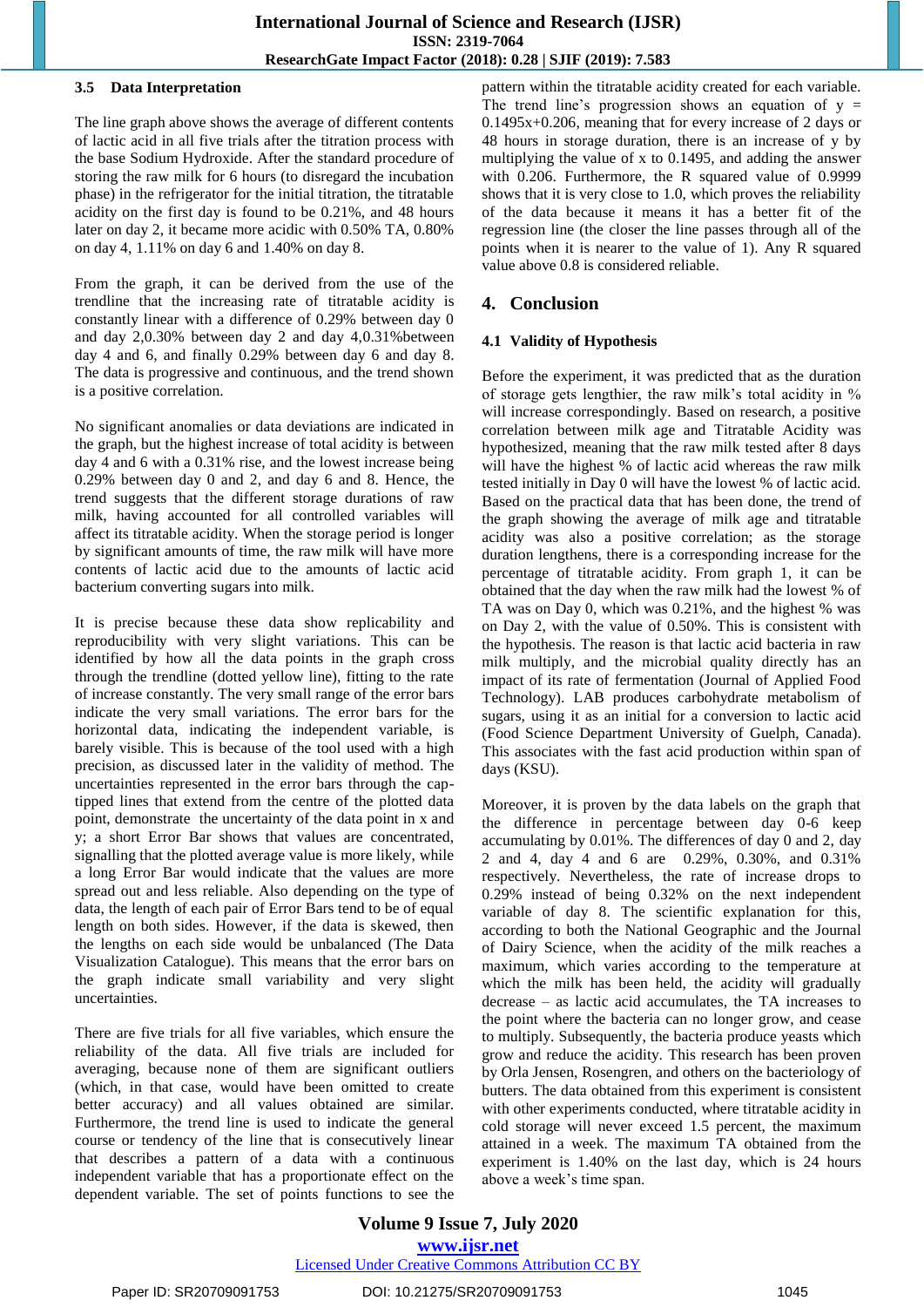The strength of the hypothesis is that it satisfies five variables, and the correlation between milk age and titratable acidity was decided upon relevant research from three credible sources. A preliminary experiment for one trial and one variable was also done to ensure that the result from the titratable acidity formula obtained is consistent within the limits of TA of raw milk between 0.16% to 1.50%. However, the limitations of the hypothesis were that no specific numbers of titratable acidity was stated from other findings of the expected outcomes for each day. The result from existing experiments can support for a theoretical yield. However, it was not applied because very few experimental results have been published on this finding, and the available resources provided specifications under different controlled variables from my experiment's. For example, the KSU established a research that under 3 degrees Celsius, the milk will have a titratable acidity of 0.19% on the first day after the first six hours. This is inapplicable and irrelevant to include in the hypothesis because the temperature used, a confounding variable, is different. Another confounding variable to consider is the brand and type of milk used by the KSU and this experiment, which have a variability in protein content. This makes the specifications inapplicable too. Nevertheless, the hypothesis states that the more the duration of storage, the more the titratable acidity. Through the graph progression trends, the hypothesis saying the statement stated above is proven valid, for the reason that the content of lactic acid followed a linear, direct (non-inverse) relationship to the storage duration it is stored for.

# **4.2 Validity of Method: Strengths, Limitations & Improvements**

The procedure's strength was the maintained accuracy and precision. The steps provided specific steps to manipulate the independent variable and its measuring apparatus, a timer, with an uncertainty with the smallest precision of the minute mark, with an uncertainty of  $\pm 1$  min. A timer with indications for days, hours, and minute is appropriate because the seconds and milliseconds are insignificant, while observing the time in minutes is necessary because of the large variability in time it can cause that affects the growth of bacteria in raw milk. Furthermore, a digital timer was used, which eliminates the possibility of human error in the usage of analogue timers. The dependent variable was controlled by the volume left in a burette, of which has an uncertainty of  $\pm 0.05$  ml. To ensure precision, the reading of the burette was taken from the meniscus, and the burette was rinsed after each trial. The precision of other tools, for example the Erlenmeyer flask, was also suited with the most precise apparatus available with the volume of 100 ml and the uncertainty of  $\pm 10$  ml. Moreover, the second strength is that the materials and equipment are of suitable size and shape (except for the size and uncertainty of the Erlenmayer flask). Each tool and equipment used is used for serving their own purposes in this titration experiment. For example, the Erlenmayer flask is used instead of a beaker because its shape allows for ideal swirling without spills and splashes. The third major strength is the manipulated control of all controlled variables; the environmental conditions were kept constant by storing the raw milk inside a glass air-tight container inside a fridge of temperature 6 degrees Celsius,

the NaOH molarity used for all five variables is 0.1 M, the volume of raw milk in the Erlenmeyer flask was always 25 ml, and the nutritional value of the milk was kept the same as 1 L of milk was obtained from the same cow in a milk factory, which means the protein content, another confounding variable, is eliminated. This is a strength because these variables are kept constant and therefore does not become an independent variable, nor does it interfere with the actual end results. All in all, as reflected by the accuracy of the results, the fourth strength is that five trials and five variables were constructed, sufficient amounts for a continuous data to ensure reliability. Since all five trials in each variable state similar values compared to one another, this ensures the data of the accuracy of measurements taken, which is also evident in the trendline from graph 1, that there is no significant anomaly whatsoever. Furthermore, the accuracy of the results is further proven by the very low amount of standard deviation and r-squared value, which means that the method is reliable enough to the extent that replicability of trials will still result in very similar, if not the same, amounts.

In the experiment, the first limitation is a subjective observation of the colour quality, which is both a systematic and random error. Since the methodology of the experiment has the limitation of an unclear end point, observers are not able to completely record when the solution reaches the equivalence point, since the measured pH level drops very quickly (Carpenter, March 2018). This makes determining the exact precise equivalence point difficult, since the colour changes by the indicators, do not change instantly (colby.edu). Moreover, individuals might perceive colour slightly differently, affecting the outcome and results of the experiment. This particular limitation impacts the results because the recorded results might not be the exact equivalence point where neutralization of acid and base occurs, due to the reasons stated above. It affects the data primarily on precision, causing positive deviations from the average value of the measurement. Precision is limited by the random error in regards to the end point, which will affect the whole data range. This titration error shows that the visual end point is always slightly beyond the equivalence point because of the necessity of seeing the color change by eye (Titration Guide: How to Identify and Avoid Titration Errors). The result is that the volume of titrant delivered is too large, giving a larger final concentration than the true value. The measurement estimation error in this circumstance is due to the estimation of the endpoint of the reaction by looking for a specific colour change that can be perceived sensitively. Imprecision could be reduced by averaging over a lot of trials and repeating the measurements, which was done in this case to solve the limitation that shifted the values altogether. The average from the performance of several trials will help errors that fall below the actual value to be accounted for. The more the trials, the more precise the averaged result is. In further experiments, variations of trials could be implemented again and the anomalies could be omitted to maintain precision of the data, instead only using at least three trials that are the closest in measurements. This can be further improved using a "best-fit" line on the graphed data to limit random errors with any slight deviations.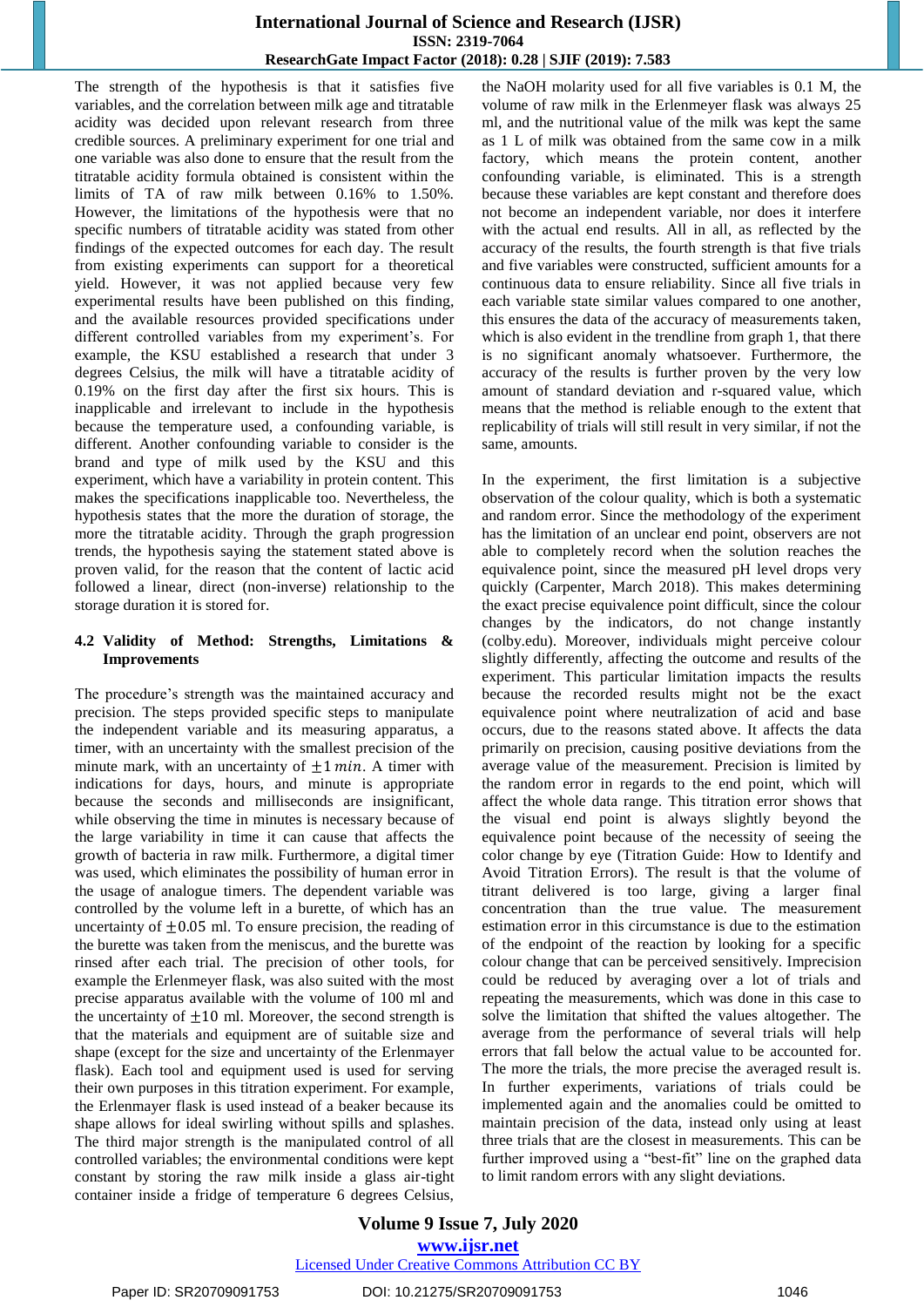The second limitation, which considers the systematic error and precision is the use of a graduated cylinder to measure the raw milk volume to transfer to the Erlenmayer flask. The graduated cylinder has increments every 5 ml, whereas other tools like the pipette has a higher precision of  $\pm 0.03$  ml. This affects the experiment because a graduated cylinder has a bigger uncertainty; a smaller uncertainty could improve the data accuracy. At first, the use of pipettes were incorporated in the experiment, however it poses challenges since air bubbles are often present, and the raw milk has many curds that makes it difficult to rinse off completely out of the pipette's enclosed structure. In further experiments, some improvements is to use a pipette to measure 25 ml of raw milk. Other improvements are to eliminate air bubbles in the pipette, one should pipette their solutions slowly or pre-wet the tip, and tap the glassware so that the air bubbles pop. To rinse off curds of raw milk and all its contaminants, next time one should clean it with detergent solution or cleaning solution, rinsing it many times with tap water, and repeating the distilled water rinses, and pre-rinsing it before each trial (Purdue.edu). To maintain purity in further experiments, dry pipettes or those that have been cleansed with distilled water and the solution itself should be used, and one should make sure that it has been calibrated. All this could be done in effort of improving accuracy.

The third limitation is the molarity of Sodium Hydroxide used. In this experiment, the molarity of NaOH used is 0.1 M, and this affected the experiment because the volume needed to titrate raw milk samples on day 6 and 8 exceeded the capacity of the burette, so it needed to be measured twice. Another way it affected the experiment is that it takes up a lot of volume of 0.1 M NaOH, hence it takes a longer time to reach the equivalence point. 0.1 M was used initially because no preliminary experiment was done to test out how much base would be needed to balance out the acid in the milk on the last day, so it was not accounted for. Another reason why it was initially used was because it has the lowest risk factor. To make the process more effective, further experiments should consider using higher molarities (preferably 0.4 M or 0.6 M). This improvement would fasten the rate of titration and not waste too much of the basic solution, which is unnecessary as the formula of titratable acidity can be modified to change the molarity of the standard solution (reagent), which will result with a same amount of titratable acidity as when titrated with a lower molarity. Despite some limitations and potential improvements, the procedure of this experiment is valid, because the results do answer the research question and the aim of the experiment, testing the hypothesized concept, with the variable of storage duration influencing the results of titratable acidity.

#### **4.3 Further Extensions**

Aside from the potential improvements, an extension that would be beneficial for the betterment of this experiment is to observe the raw milk's titratable acidity for another week, to observe if the trend mentioned above (refer to data interpretation) regarding a deterioration of acidity is valid. Chemists found that once raw milk ages to the point where it is the maximum ability of all four bacteria groups, they will cease to multiply and gradually decrease in rate of acidity, decreasing in TA %. To do this, the same controlled variables should be maintained, but the ranges within the independent variable should be lengthened. Further inquiries are to make investigations based on a different independent variable. Instead of using raw milk age, it would be interesting to find out the effects of protein content (from different cows or different milk factories), or different temperatures of storage. Throughout the research for the experiment, I found that protein content is pivotal in determining the raw milk's acceptability for consumption and production because of its acidity when stored. I also find it interesting that bacteria grow faster in room temperature, resulting in higher acidity, as opposed to colder storage temperatures. This can be manipulated by differentiating three different variables in different storage conditions (fridge temperature of 4-6 degrees Celsius, room temperature of 20-25 degrees Celsius, and blood temperature of 37 degrees Celsius). Something that I would research next time to add to this experiment is a further exploration on the cause of bacterial growth and the limit when it reaches its maximum point, deteriorates, and cease to multiply.

#### **4.4. Implications**

The measure of titratable acidity and the factors affecting it is important as it is applied in many real life occurrences. In the economic implications, the use of the TA method is most prevalent in the food industry. The method of TA ensures the economic value of these wines to ensure best customer preference and to ensure compliance with NFDA's restrictions. Total alcohol consumption per capita, based on the amount of alcohol consumption (litres of pure alcohol) per person ages 15+ per year is an average of 8-12 litres globally. Titratable acidity plays an important role as a strength, as it is an indicator for the quantity of organic acids and its salts contained in dairy products and fruits (Journal of Agricultural Sciences). They are used for quality control; for instance, the acceptable titratable acidity of tartaric acid for wine is 4.0-8.0  $g/dm^3$ , and 5.0-8.0  $g/dm^3$  for must (Wine Folly). Wines with high acidity will be more tart, while low-acidity wines will taste rounder or richer. This benefits the private companies to set up the TAs according to the customers' liking of taste balance, earning them more profit. To control the level of acidity, measures of TA are calculated for further taste modifications. If certain products have less TAs, then there will arise a suspicion on their origin and processing procedure, that some kind of illegal acts were done. Therefore, winemaking and wine stability heavily includes the important role of TA, especially in the sensory of evaluation for finished wines, as acid adjustment and achieving the right acid balance; while the acid can be increased easily by adding citrus juice, it is more difficult to remove it. TA also helps the industry indicate the ability of most bacteria to grow, the solubility of the tartarate salts, the effectiveness of sulphur dioxide, ascorbic acid, enzyme additions, the solubility of proteins, the effectiveness of bentonite, the polymerization of the colour pigments, and oxidative and browning reactions, which determines the wine quality and price (Food Science Toolbox). Furthermore, in wine, those with higher acidic content have a strength as a preservative, slowing oxidation and decelerating the flavour-changing reactions; this quality in wine enhances the economic value in price. The strength of

**Volume 9 Issue 7, July 2020 www.ijsr.net** Licensed Under Creative Commons Attribution CC BY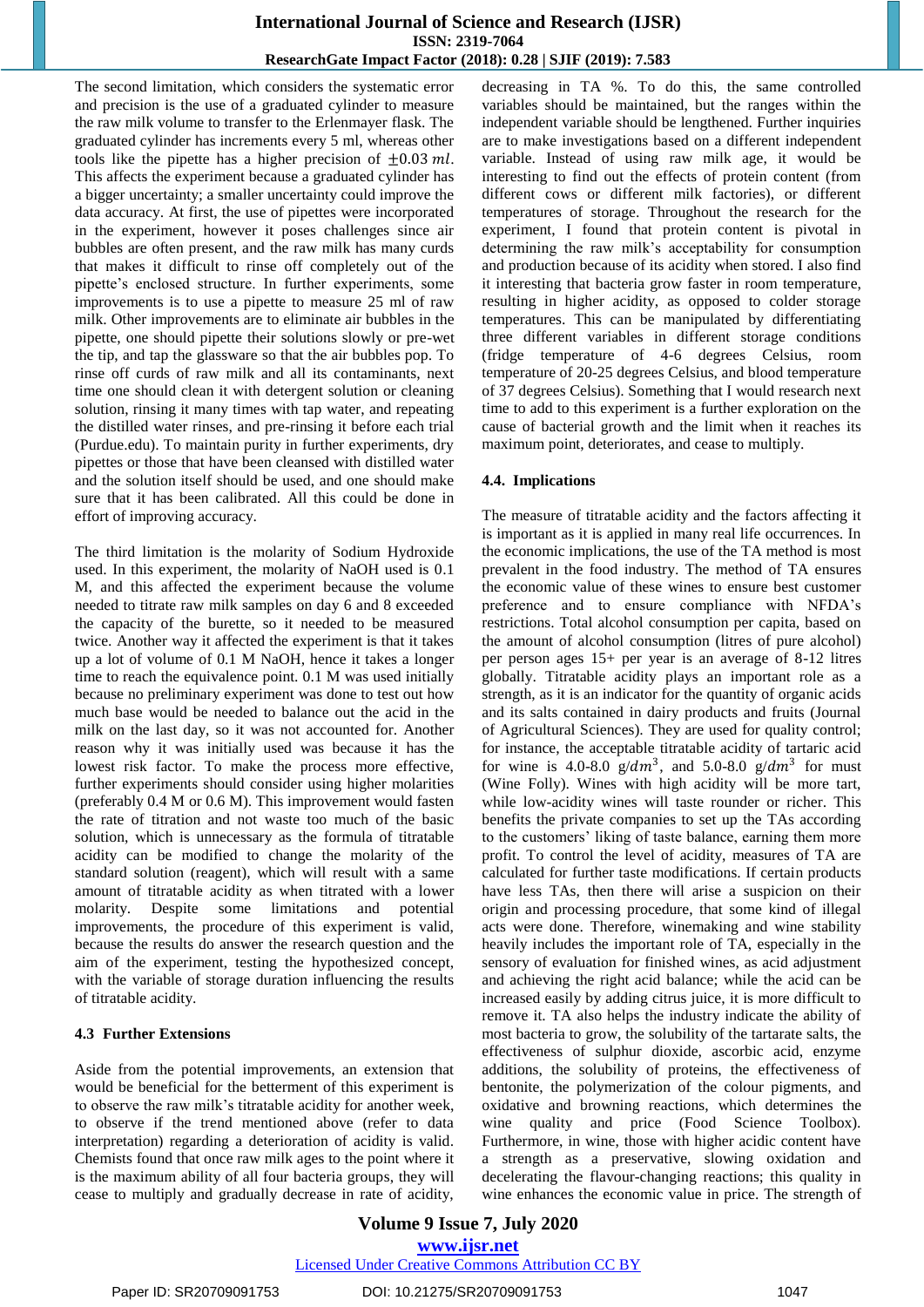applying the chemical method of titration to the evaluation of quality is that the process is simple and quick, meaning that it does not have to be controlled by a person with a degree of certain expertise, as long as the person knows the procedure. It is also effective and cost-efficient since it only requires standard lab apparatus. Instead of being time and energy-effective, it is cost-effective for the private sectors and it ensures good quality for the consumers. Although a better representation of perceived acidity than pH, titratable acidity might have some limitations on accurately measuring perceived acidity in beer. The only concerns are whether diluted acids will give accurate results of TA, whether the calculations allow for volumes larger than a 10 ml sample (the standard one), and that it requires large volumes of the titrant 0.1 M NaOH (JBC).

As for dairy products, its economic contribution scopes a large population too; people eat dairy products in all countries of the world, and up to one billion people live on dairy farms. A strength is titratable acidity has been used for many years to indicate whether milk has undergone bacterial degradation (acid production) or temperature abuse or is aged. In milk processing, TA is used to grade raw milk at the plant intake to study the heat stability of milk. If TA values of the raw milk surpass the acceptable value, it will fail to meet the desirable flavour, odour, appearance, or shelf life. Therefore, processors in the industry set limits on TA to determine what is acceptable into the processing plant, but it is not yet established as a criteria of quality. The initial TA of raw milk does not only concern the production of pasteurized milk, but also butter and butter oil, skim milk powder, whole milk powder, condensed milk, cheese, etc. that are important for a food/beverage source for the country and for the trade. The strengths of TA methods is that they are applicable in all of these dairy products. As the New Prairie Press Organization states, the value of TA as an indicator of raw milk quality has been challenged recently, because milk is refrigerated within minutes after it leaves the cow until it reaches the consumer. Raw milk quality is an important issue to both dairy farmers and processors, because it affects the end product use, and hence, their economic value. The limitations to the economic implications, however, is that currently, raw milk quality is only determined by fat, protein, total solids content, bacterial counts, and somatic cell count (U.S. Department of Health and Human Services). Titratable acidity is not one of the pay factors listed on the milk check but has a strong economic impact, because it is one of the criteria used to determine whether or not raw milk enters the food chain as a premiumpriced fluid product (New Prairie Press Organization). This is an unfortunate limitation since TA increased as milk protein increases, as bacterial populations and age increases to surpass an acceptable level of 0.17%. However, TA is actually a valid method of evaluating raw milk quality (Kansas University). As for the mechanism of the process itself, there are no economic limitations for milk products. Several private sectors use analytical acid-base reagents that quickly convert a mixture of strong and weak acids into a new system. This conversion makes it possible to directly get the analytical signal (pH, optical density) for titratable acidity calculation. Limitations to this, however, is that it requires a technological program that is not as cost-effective, and the control of stationary conditions should be under close scrutiny. Although the economic factor of this method to obtain TA is more expensive, it does give more reliable results for decrease labour consumption and analysis time, as well as the simplicity of automation (MTF).

Thus, as the food industry develops, the problems of food additives and safety have attracted much attention, and the only way to prevent those substances from being added is to ensure the evaluation of product through TA values for its chemical parameters that will determine the taste and nutrition of the product, as per recommended or required by the government and the NFDA. Effects of consuming too much acid-producing foods and beverages can negative health effects; it may cause a type of kidney stone called uric acid stones to form, bone and muscle deterioration, increasing risks for cancer, liver problems, and heart disease (Healthline). However, the most common concern is that products with high TAs are established with increased titratable acidity in our urine. The strength of titratable acidity and the factors affecting it contributes mainly to the social factor, concerning the issues of health and welfare. When dealing with urine, it is more physiologically meaningful to consider titratable acidity as the amount of alkali required to adjust the pH level of urine back to the pH level of the original blood plasma, which is ∼7.4 in all mammalian species (Biochemistry and Molecular Biology Education Journals). In normal urine, the weak acids consist mainly of phosphate and traces of sulfate, as well as small quantities of organic acids, mostly due to the presence of acid phosphates and others like urates, oxalates, pyruvic, lactic, and citric acids. After metabolism, these acids are exerted in the urine as salts of sodium, potassium, calcium, and ammonium (Khata K). Strengths of the usage of TA for testing urine is to indicate a person's immune system health. Many diseases, dietary patterns, and medications taken can affect how acidic or basic a person's urine is, which can be used to establish the likelihood that one's body will form kidney stones. A study of 183 students of the 17-22 age group were studied in respect of fluid intake, urine output, and urine TA under normal conditions for two days (NCBI), and the common average range of TA is 25-35 meq. Since the TA of urine represents the quantity of acid eliminated through the kidneys, the advantage of the TA method is that it can conclude if one's urine is at an extreme on either the low or high values outside of the normal, and thus change lifestyle habits such as the diet and intensity of exercise to reduce the likelihood of painful kidney stones, which can cause pain as they prevent urine from passing through the urinary system. If a person's urine has a TA that is too acidic, they should stop eating/reduce diets rich in acid forming foods, fasting (that produces acetoacetic acid and butyric acids), and vigorous exercise, which all cause the escape of sulphates and phosphates in urine. On the contrary, if a person has an alkaline TA lower than the normal, they should decrease the acidity of urine by a vegetable diet and alkalosis. Since these stones tend to form due to a highly acidic or a highly basic environment, the urine test will be used to determine any health risks. In short, the urine TA is an indicator of overall health, and it gives doctors the idea of what the body is experiencing (Healthline). Another strength is that it determines the best medication to prescribe once a person has a urinary tract infection.

# **Volume 9 Issue 7, July 2020 www.ijsr.net** Licensed Under Creative Commons Attribution CC BY